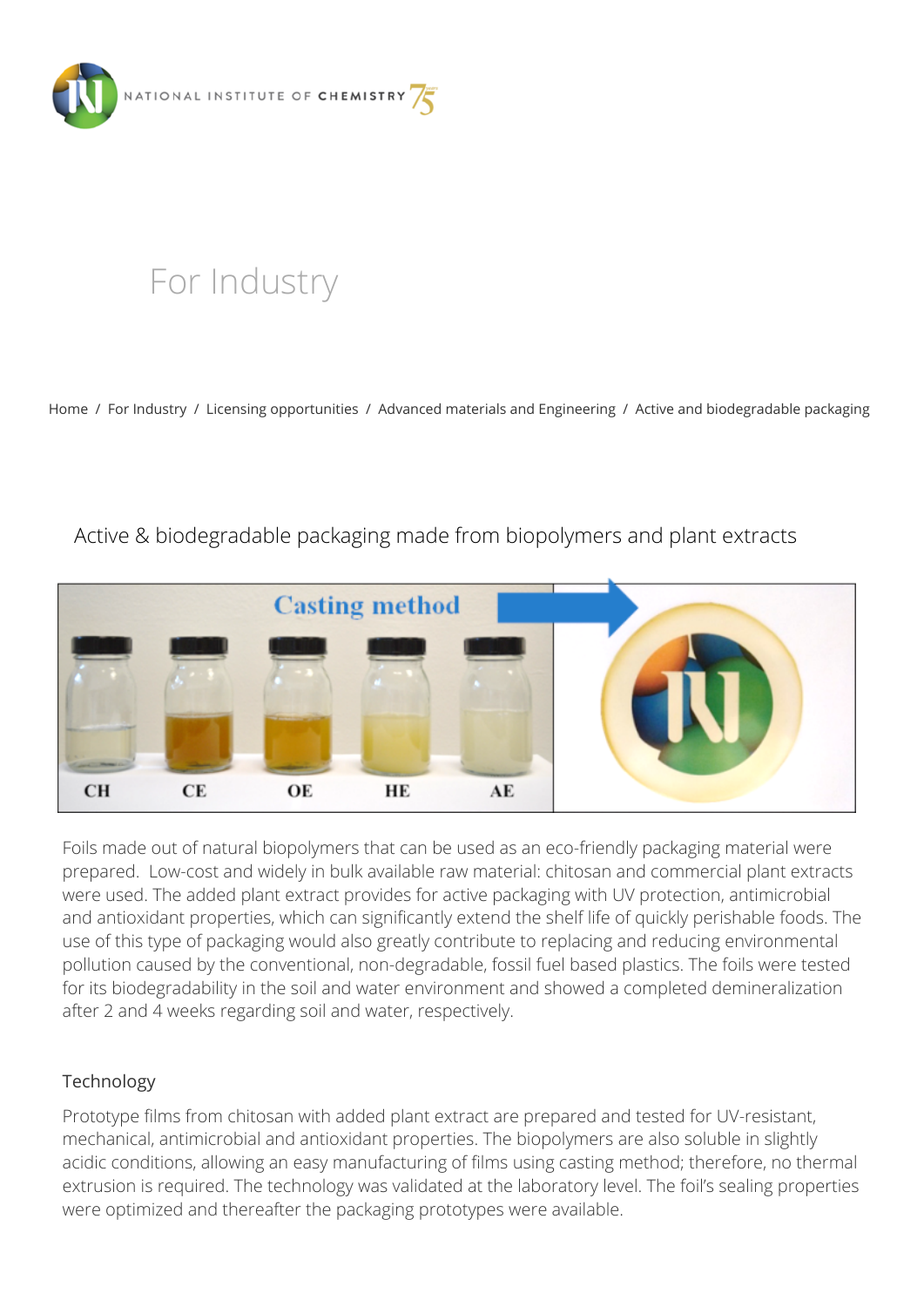#### Advantages/novelties

- Completely safe
- Antimicrobial and antioxidant properties with UV protection
- Extends the shelf life of fresh foods
- Biodegradable in soil and water environment

#### Developed by:

Department of Catalysis and Chemical Reaction Engineering

#### Research team:

dr. Uroš Novak

### Cooperation type

R&D cooperation and technology licensing opportunity

#### State of the Technology

Laboratory tested

[Services](https://www.ki.si/en/for-industry/services/) [Our partners](https://www.ki.si/en/for-industry/our-partners/) [Achievements](https://www.ki.si/en/for-industry/achievements/) [Licensing opportunities](https://www.ki.si/en/for-industry/licensing-opportunities/) [Biotechnology and health](https://www.ki.si/en/for-industry/licensing-opportunities/biotechnology-and-health/) [Advanced materials and Engineering](https://www.ki.si/en/for-industry/licensing-opportunities/advanced-materials-and-engineering/) [Active graphene based food packaging](https://www.ki.si/en/for-industry/licensing-opportunities/advanced-materials-and-engineering/active-graphene-based-food-packaging/) [Chemical Reaction and Reactor Engineering](https://www.ki.si/en/for-industry/licensing-opportunities/advanced-materials-and-engineering/chemical-reaction-and-reactor-engineering/) [Authentication of vanillin using 2H SNIF-NMR method](https://www.ki.si/en/for-industry/licensing-opportunities/advanced-materials-and-engineering/authentication-of-vanillin-using-2h-snif-nmr-method/) [Porous polymers](https://www.ki.si/en/for-industry/licensing-opportunities/advanced-materials-and-engineering/porous-polymers/) [Heterogeneous catalyst](https://www.ki.si/en/for-industry/licensing-opportunities/advanced-materials-and-engineering/heterogeneous-catalyst/) [Faster bio-ethanol production](https://www.ki.si/en/for-industry/licensing-opportunities/advanced-materials-and-engineering/faster-bio-ethanol-production/) [Bio-fuels](https://www.ki.si/en/for-industry/licensing-opportunities/advanced-materials-and-engineering/bio-fuels/) [One-step synthesis of glycidol from glycerol](https://www.ki.si/en/for-industry/licensing-opportunities/advanced-materials-and-engineering/one-step-synthesis-of-glycidol-from-glycerol/) [Sustainable production of allyl alcohol](https://www.ki.si/en/for-industry/licensing-opportunities/advanced-materials-and-engineering/sustainable-production-of-allyl-alcohol/) [Producition of muconic, hexedonic and adipic acid](https://www.ki.si/en/for-industry/licensing-opportunities/advanced-materials-and-engineering/producition-of-muconic-hexedonic-and-adipic-acid/) [Eco-friendly food packaging](https://www.ki.si/en/for-industry/licensing-opportunities/advanced-materials-and-engineering/eco-friendly-food-packaging/) [Active and biodegradable packaging](https://www.ki.si/en/for-industry/licensing-opportunities/advanced-materials-and-engineering/active-and-biodegradable-packaging/) [Nanocellulose](https://www.ki.si/en/for-industry/licensing-opportunities/advanced-materials-and-engineering/nanocellulose/) [Flame retardant polyamide 6](https://www.ki.si/en/for-industry/licensing-opportunities/advanced-materials-and-engineering/flame-retardant-polyamide-6/)